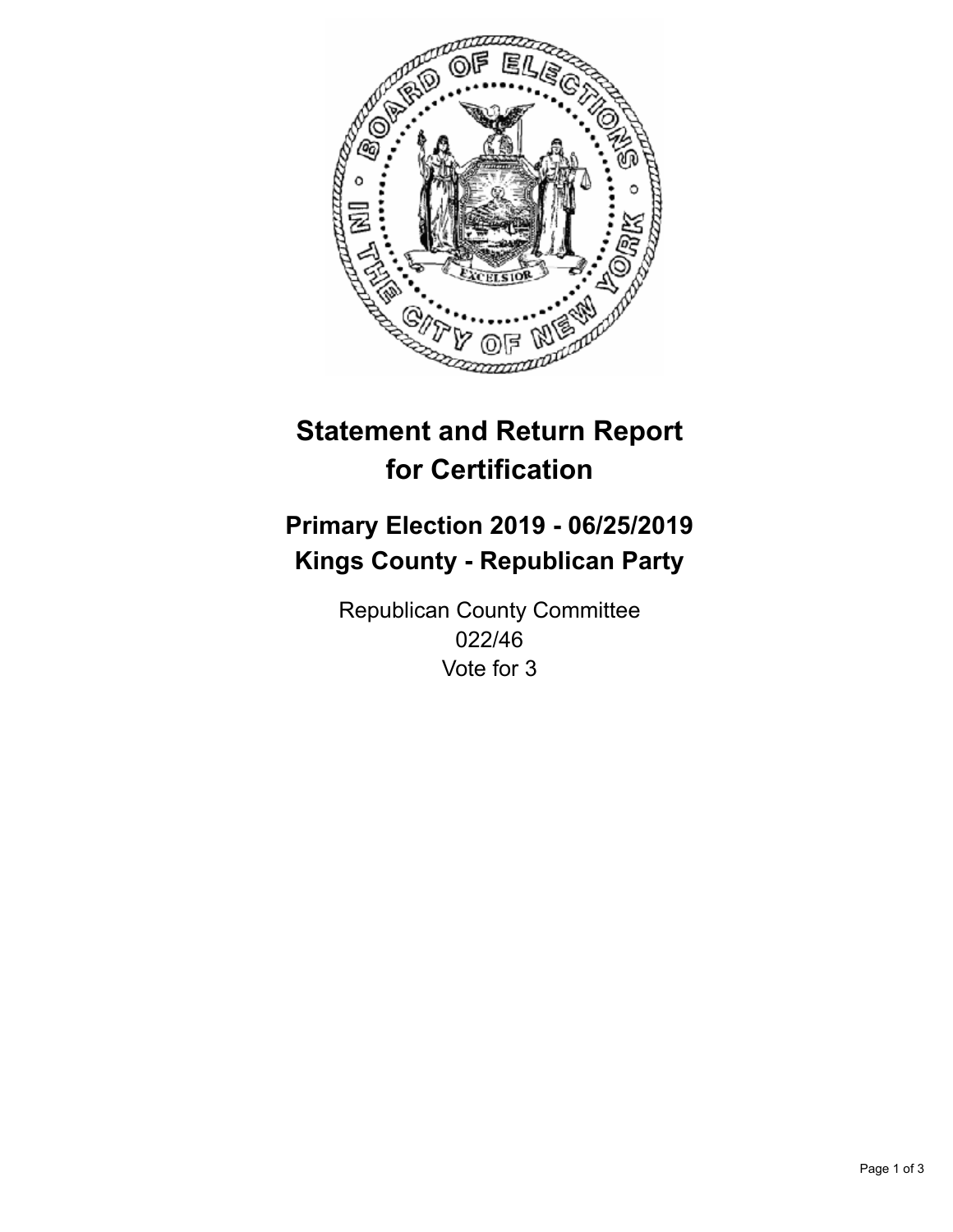

## **Assembly District 46**

| <b>PUBLIC COUNTER</b>                                    | 35 |
|----------------------------------------------------------|----|
| MANUALLY COUNTED EMERGENCY                               | 0  |
| ABSENTEE / MILITARY                                      | 0  |
| <b>AFFIDAVIT</b>                                         | 0  |
| <b>Total Ballots</b>                                     | 35 |
| Less - Inapplicable Federal/Special Presidential Ballots | 0  |
| <b>Total Applicable Ballots</b>                          | 35 |
| <b>MIKHAIL STREMLIN</b>                                  | 19 |
| EUGENE OVSISHCHER                                        | 15 |
| <b>LEV KRIVITSKIY</b>                                    | 21 |
| WILLIAM J. CANTWELL                                      | 7  |
| <b>STANISLAW FIC</b>                                     | 8  |
| <b>Total Votes</b>                                       | 70 |
| Unrecorded                                               | 35 |